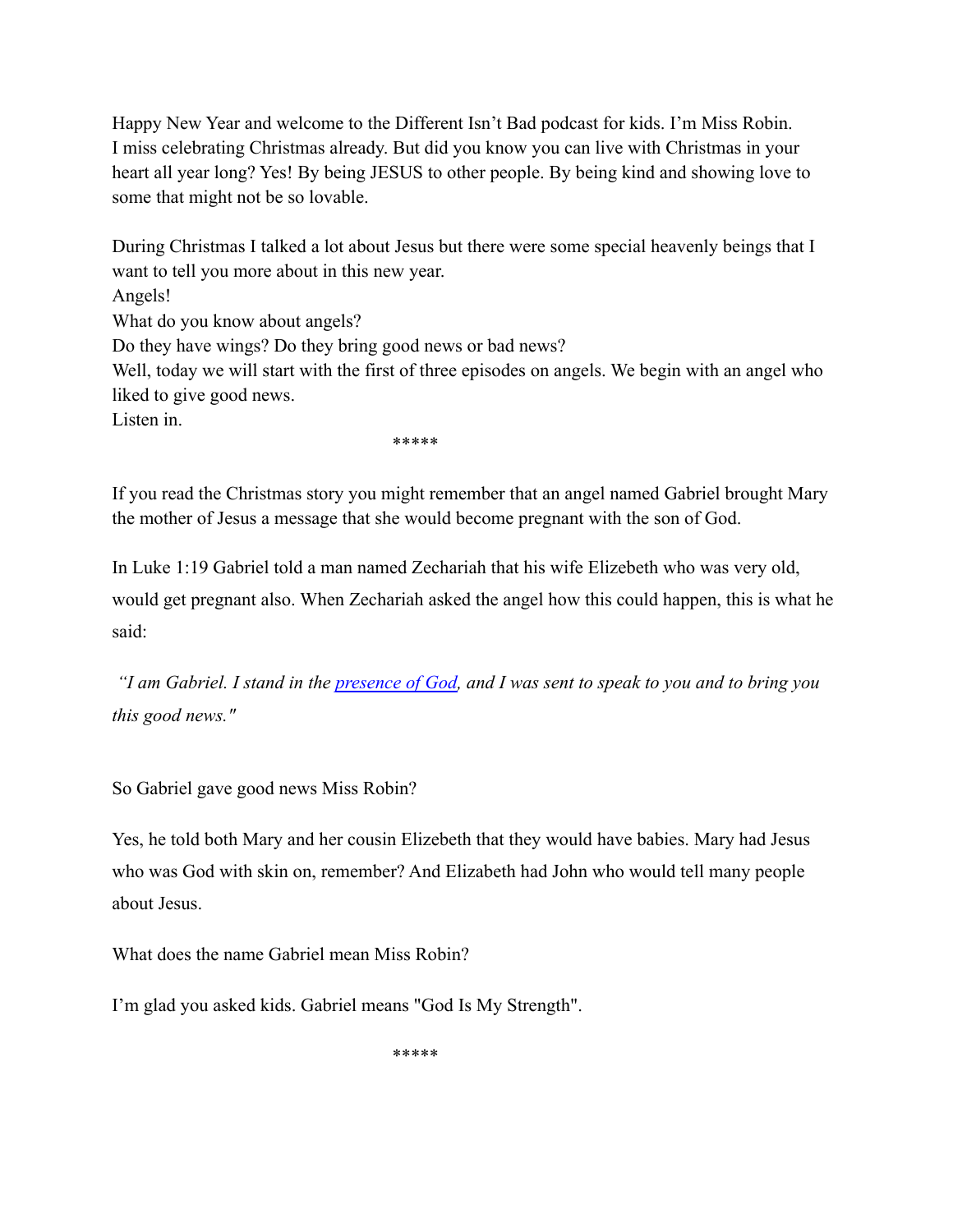God gave Gabriel a job or role.

He was to be a messenger. But he is not a cute chubby cuddly little angel with a bow and arrow like you see on Valentine's day.

Everytime angels appear in the Bible, people are afraid. When Gabriel came with his good news it was no different Miss Robin

You mean people were afraid of him even though he had something good to tell them.

Yes!

Luke 1:12 says Zechariah the father of John the Baptist " was gripped with fear"

And in Luke 1:29 it says Mary the mother of Jesus "was greatly troubled"

If you saw an angel appear in front of you and start to talk wouldn't you be just a little afraid too?

I would.

Gabriel had to tell them "Do not be afraid" before he could give them their good news.

"Tell me more about the angel Gabriel Miss Robin."

Gabriel was a favored angel. Do you know what it means to be favored? It means he was special to God. We know that because in Luke 1:19 Gabriel said that he is an angel who "stand[s] in the presence of God" Remember.

Wow! That means Gabriel was really close to God. He must have listened very carefully to God and did everything God told him to do.

Yes he did kids. He was an obedient angel.

God probably didn't need to tell him over and over to do something, huh?